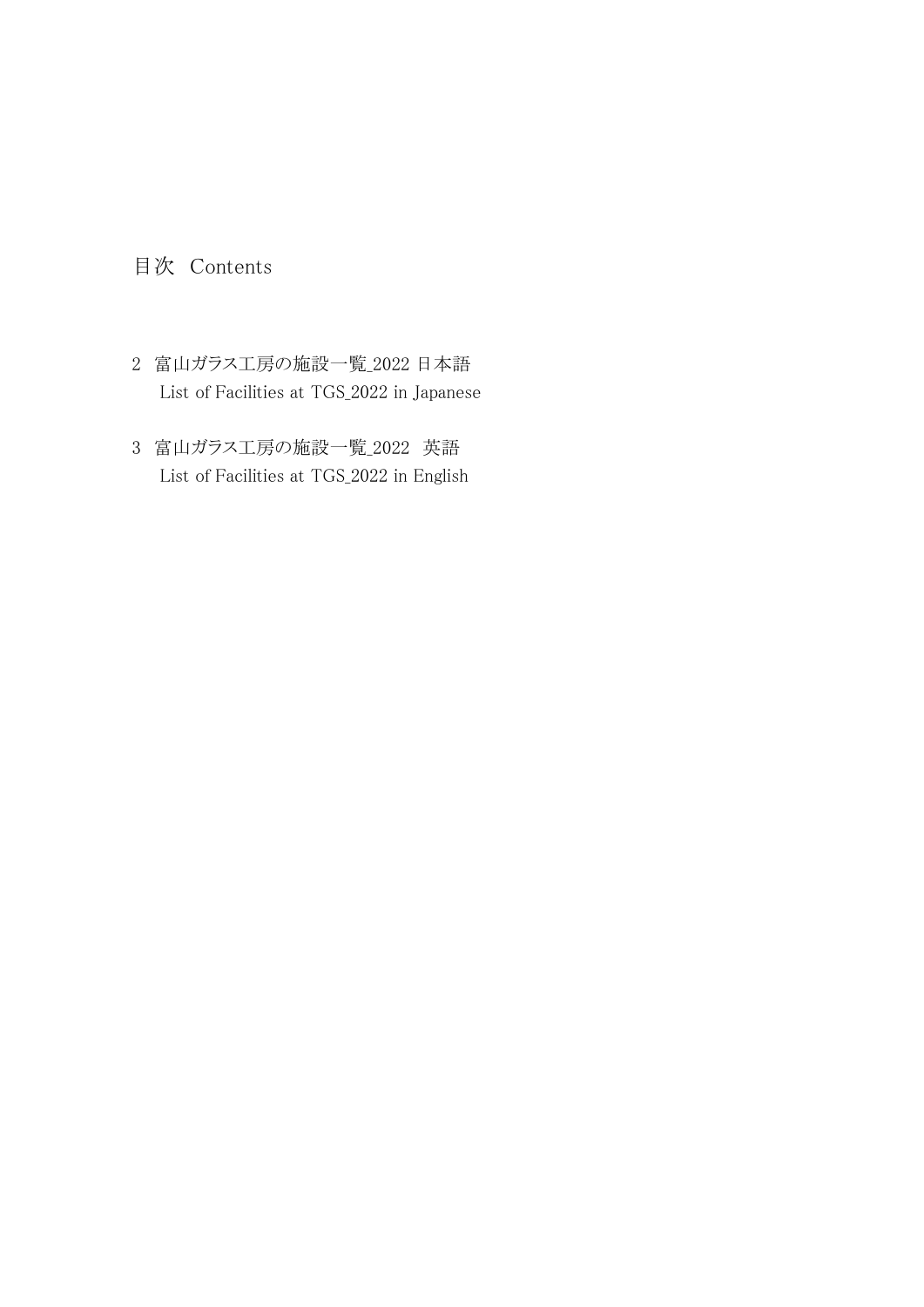## 富山ガラス工房 設備一覧

| 品名               | 数量             | サイズ (mm)                                             |
|------------------|----------------|------------------------------------------------------|
| 熔解炉              | $\mathbf 1$    | 300Lb                                                |
| グローリーホール (両口)    | $\overline{2}$ | 口径300 $\phi$ ×1000D                                  |
| グローリーホール (大型片口)  | 1              | 口径420 ¢ ×800D                                        |
| 徐冷炉 (大型)         | $\overline{2}$ | 炉内寸法 1260 (W) ×715 (D) ×590 (H)                      |
| 徐冷炉(小型)          | 1              | 炉内寸法 810 (W) ×710 (D) ×590 (H)                       |
| 横開き式徐冷炉(上下段式)    | 1              | 1000W×900D×650D                                      |
| ガレージ             | $\overline{2}$ | 900W×600D×450D                                       |
| ピックアップ用オーブン      | 3              | 300W×300D×300H                                       |
| 酸素トーチバナー         | 5              |                                                      |
| パイプウオーマー         | $\overline{2}$ |                                                      |
| パイプクーラー          | 1              |                                                      |
| ベンチ              | 5              |                                                      |
| プロパントーチバーナーセット   | $\overline{2}$ |                                                      |
| マーバー             | 6              | 大1200W×700D×640H<br>小800W×400D×640H                  |
| ダイヤ用平面研磨機 平面ダイヤ  | 1              | $#60 \cdot 450 \phi$                                 |
| 平面研磨機            | 1              | $#220 \cdot 600 \phi$                                |
| 平面研磨機            | 1              | $#500 \cdot 600 \phi$                                |
| 磨用両軸研磨機          | $\overline{2}$ | ダイアモンドホイール                                           |
| 磨用両軸研磨機          | 1              | 磨き用                                                  |
| 片軸研磨機 (卓上用)      | 4              |                                                      |
| 切断機              | 1              | 300 $\phi$                                           |
| ベルトサンダー          | 1              |                                                      |
| ホィール             | 14             |                                                      |
| エキスパンドドラム        | 1              |                                                      |
| 電気炉 (特大) 40kw    | 1              | 炉内寸法 1200 (W) ×1200 (D) ×1300 (H)                    |
| 電気炉 (大) 23kw     | 1              | 1000 (W) $\times$ 1000 (D) $\times$ 1000 (H)<br>炉内寸法 |
| 電気炉 (中) 9kw      | 1              | 600 (W) $\times$ 600 (D) $\times$ 600 (H)<br>炉内寸法    |
| 実験炉1.5kw         | 1              | 300 (W) $\times$ 300 (D)<br>炉内寸法<br>$\times 300$ (H) |
| サンドブラスト #220/#46 | $\overline{2}$ | 本体寸法<br>1000 (w) $\times$ 1000 (D) $\times$ 2230 (H) |
| ウオーターサンダー        | $\overline{2}$ |                                                      |
| エアーマイクログラインダー    | 1              |                                                      |